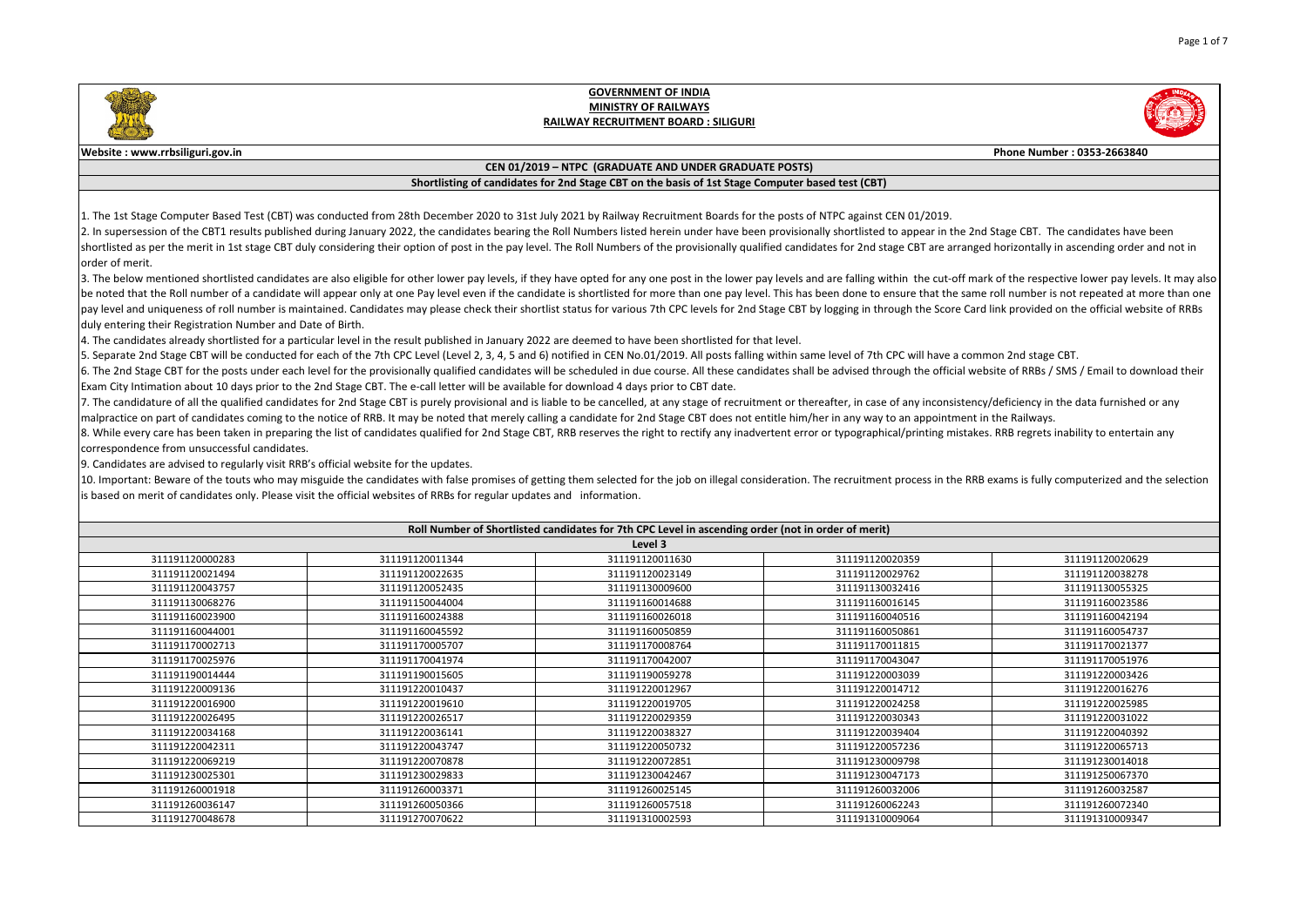



| Website: www.rrbsiliguri.gov.in<br>Phone Number: 0353-2663840 |                 |                                                        |                 |                 |  |
|---------------------------------------------------------------|-----------------|--------------------------------------------------------|-----------------|-----------------|--|
|                                                               |                 | CEN 01/2019 - NTPC (GRADUATE AND UNDER GRADUATE POSTS) |                 |                 |  |
| 311191310009579                                               | 311191310012684 | 311191310013311                                        | 311191310014346 | 311191310015847 |  |
| 311191310016910                                               | 311191310017032 | 311191310020885                                        | 311191310021722 | 311191310022142 |  |
| 311191310022402                                               | 311191310023487 | 311191310024387                                        | 311191310031149 | 311191310033667 |  |
| 311191310033670                                               | 311191310035488 | 311191310036450                                        | 311191310036522 | 311191310037020 |  |
| 311191310037097                                               | 311191310038423 | 311191310039427                                        | 311191310039564 | 311191310044919 |  |
| 311191310051315                                               | 311191310052669 | 311191310052884                                        | 311191310052998 | 311191310053049 |  |
| 311191310053327                                               | 311191310053758 | 311191310054114                                        | 311191310054945 | 311191310055962 |  |
| 311191310071499                                               | 311191310071973 | 311192120011184                                        | 311192120011258 | 311192120013493 |  |
| 311192120014895                                               | 311192120015005 | 311192120015129                                        | 311192120019339 | 311192120023404 |  |
| 311192120024546                                               | 311192120025435 | 311192120027701                                        | 311192120030446 | 311192120033416 |  |
| 311192120033959                                               | 311192120038233 | 311192120044418                                        | 311192120044531 | 311192120055776 |  |
| 311192130012072                                               | 311192130014154 | 311192130017653                                        | 311192130029028 | 311192130029967 |  |
| 311192130041101                                               | 311192130045101 | 311192130048859                                        | 311192150024999 | 311192150036082 |  |
| 311192150040525                                               | 311192150043402 | 311192160025263                                        | 311192160031308 | 311192160032342 |  |
| 311192160035699                                               | 311192160037782 | 311192160039905                                        | 311192160041617 | 311192160041648 |  |
| 311192160041685                                               | 311192160041701 | 311192160042471                                        | 311192160046036 | 311192160046235 |  |
| 311192160047065                                               | 311192160048923 | 311192160049975                                        | 311192160050108 | 311192160050430 |  |
| 311192160050823                                               | 311192170011709 | 311192170015017                                        | 311192170015107 | 311192170017597 |  |
| 311192170020483                                               | 311192170023413 | 311192170035533                                        | 311192170039101 | 311192170042488 |  |
| 311192170045797                                               | 311192170051059 | 311192170051110                                        | 311192170066507 | 311192190026350 |  |
| 311192190028186                                               | 311192190045946 | 311192220009477                                        | 311192220009696 | 311192220009863 |  |
| 311192220009874                                               | 311192220010200 | 311192220011640                                        | 311192220013337 | 311192220013730 |  |
| 311192220013777                                               | 311192220013790 | 311192220014124                                        | 311192220014715 | 311192220015694 |  |
| 311192220015986                                               | 311192220016547 | 311192220017872                                        | 311192220018024 | 311192220019564 |  |
| 311192220022260                                               | 311192220023088 | 311192220025377                                        | 311192220025545 | 311192220025825 |  |
| 311192220026238                                               | 311192220026394 | 311192220026443                                        | 311192220026549 | 311192220026808 |  |
| 311192220027011                                               | 311192220027295 | 311192220027907                                        | 311192220028247 | 311192220028344 |  |
| 311192220028969                                               | 311192220029065 | 311192220029415                                        | 311192220029427 | 311192220029907 |  |
| 311192220031050                                               | 311192220033294 | 311192220033423                                        | 311192220034112 | 311192220034517 |  |
| 311192220034935                                               | 311192220036434 | 311192220037156                                        | 311192220037609 | 311192220038125 |  |
| 311192220039747                                               | 311192220040066 | 311192220041657                                        | 311192220041763 | 311192220042487 |  |
| 311192220042512                                               | 311192220043383 | 311192220043408                                        | 311192220043627 | 311192220043968 |  |
| 311192220044006                                               | 311192220045181 | 311192220045516                                        | 311192220045722 | 311192220046274 |  |
| 311192220047064                                               | 311192220048970 | 311192220048972                                        | 311192220050260 | 311192220050278 |  |
| 311192220050317                                               | 311192220050593 | 311192220053870                                        | 311192220054989 | 311192220057505 |  |
| 311192220060498                                               | 311192220063414 | 311192230012522                                        | 311192230018160 | 311192230020130 |  |
| 311192230023669                                               | 311192230042887 | 311192230044330                                        | 311192230049044 | 311192260046562 |  |
| 311192260049377                                               | 311192260051124 | 311192260061142                                        | 311192260065195 | 311192260072323 |  |
| 311192270031771                                               | 311192270041168 | 311192270052248                                        | 311192310008920 | 311192310009884 |  |
| 311192310010188                                               | 311192310010224 | 311192310011052                                        | 311192310011070 | 311192310011895 |  |
| 311192310013389                                               | 311192310013584 | 311192310014180                                        | 311192310014358 | 311192310016004 |  |
| 311192310016813                                               | 311192310016859 | 311192310017017                                        | 311192310017147 | 311192310017393 |  |
| 311192310017790                                               | 311192310018600 | 311192310018650                                        | 311192310018658 | 311192310019042 |  |
| 311192310019149                                               | 311192310019237 | 311192310019795                                        | 311192310019911 | 311192310020162 |  |
| 311192310022063                                               | 311192310022824 | 311192310022895                                        | 311192310023381 | 311192310023462 |  |
| 311192310023994                                               | 311192310024894 | 311192310024993                                        | 311192310025316 | 311192310025331 |  |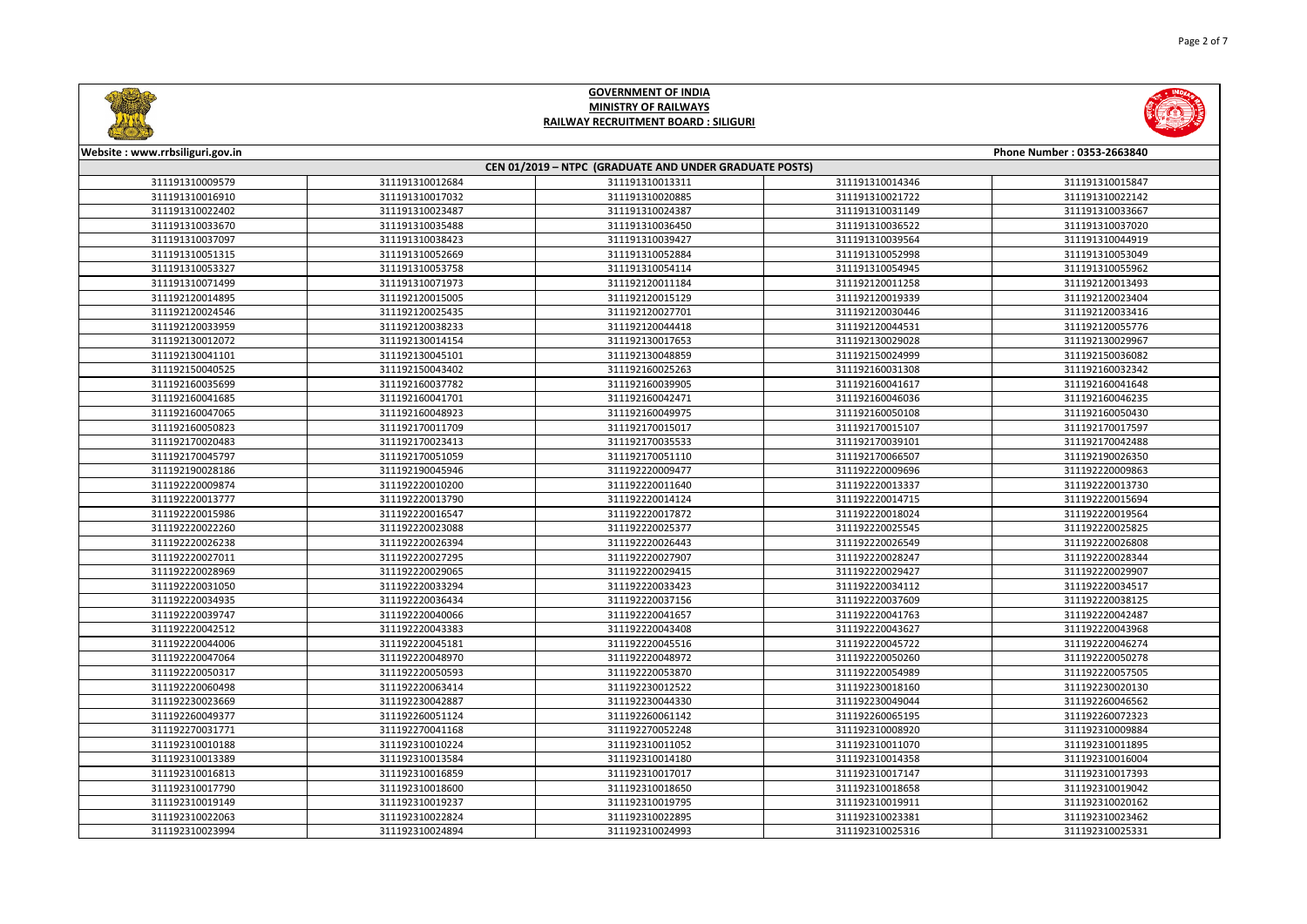



| CEN 01/2019 - NTPC (GRADUATE AND UNDER GRADUATE POSTS) |                 |                 |                 |                 |
|--------------------------------------------------------|-----------------|-----------------|-----------------|-----------------|
| 311192310025576                                        | 311192310026589 | 311192310026639 | 311192310027114 | 311192310027279 |
| 311192310028401                                        | 311192310030995 | 311192310031063 | 311192310031734 | 311192310032053 |
| 311192310032423                                        | 311192310032984 | 311192310034079 | 311192310036331 | 311192310036945 |
| 311192310040099                                        | 311192310040581 | 311192310040993 | 311192310041091 | 311192310041383 |
| 311192310041661                                        | 311192310042357 | 311192310044474 | 311192310045147 | 311192310045150 |
| 311192310045565                                        | 311192310046158 | 311192310047350 | 311192310047445 | 311192310048146 |
| 311192310048685                                        | 311192310048898 | 311192310049858 | 311192310050128 | 311192310050151 |
| 311192310050210                                        | 311192310050687 | 311192310051504 | 311192310052170 | 311192310052565 |
| 311192310052950                                        | 311192310053165 | 311192310053526 | 311192310055015 | 311192310055163 |
| 311192310055253                                        | 311192310055697 | 311192310055963 | 311192310056100 | 311192310056808 |
| 311192310056810                                        | 311192310057926 | 311192310058354 | 311192310058737 | 311192310058782 |
| 311192310059041                                        | 311192310059411 | 311192310059685 | 311192310059731 | 311192310060230 |
| 311192310061043                                        | 311192310061053 | 311192310062462 | 311192310062992 | 311192310064832 |
| 311192310064833                                        | 311192310065249 | 311192310066223 | 311192310066324 | 311192310066665 |
| 311192310068072                                        | 311192310069237 | 311192310069555 | 311192310070302 | 311192310070641 |
| 311192310072071                                        | 311192310072725 | 311193120010712 | 311193120012521 | 311193120013622 |
| 311193120015368                                        | 311193120016291 | 311193120017554 | 311193120019220 | 311193120019630 |
| 311193120020608                                        | 311193120023071 | 311193120024877 | 311193120025392 | 311193120027666 |
| 311193120030246                                        | 311193120032115 | 311193120032123 | 311193120032126 | 311193120032394 |
| 311193120033681                                        | 311193120033764 | 311193120036006 | 311193120037092 | 311193120037802 |
| 311193120038466                                        | 311193120041553 | 311193120041901 | 311193120046833 | 311193120049055 |
| 311193130006978                                        | 311193160005618 | 311193160012564 | 311193160019746 | 311193160042335 |
| 311193160046207                                        | 311193160048261 | 311193160052259 | 311193160054236 | 311193170000201 |
| 311193190003269                                        | 311193190004362 | 311193190005804 | 311193190006029 | 311193190006372 |
| 311193190006572                                        | 311193190006720 | 311193190051173 | 311193220002041 | 311193220002136 |
| 311193220003564                                        | 311193220003821 | 311193220007733 | 311193230033418 | 311193260004380 |
| 311193260006634                                        | 311193270001697 | 311193270006267 | 311193270049385 | 311193280021499 |
| 311193310000440                                        | 311193310000963 | 311193310000983 | 311193310001802 | 311193310001813 |
| 311193310001864                                        | 311193310002005 | 311193310002191 | 311193310002441 | 311193310002534 |
| 311193310002728                                        | 311193310002752 | 311193310002934 | 311193310003098 | 311193310003244 |
| 311193310003245                                        | 311193310003824 | 311193310003851 | 311193310004008 | 311193310004102 |
| 311193310004199                                        | 311193310004217 | 311193310004260 | 311193310004309 | 311193310004377 |
| 311193310004406                                        | 311193310004540 | 311193310004585 | 311193310004634 | 311193310004807 |
| 311193310004866                                        | 311193310004867 | 311193310005420 | 311193310005625 | 311193310005734 |
| 311193310005740                                        | 311193310006346 | 311193310006673 | 311193310006925 | 311193310006948 |
| 311193310007049                                        | 311193310007108 | 311193310007251 | 311193310007434 | 311193310007521 |
| 311193310007531                                        | 311193310007655 | 311193310008170 | 311193310008217 | 311193310008228 |
| 311193310008490                                        | 311193310008608 | 311193310008620 | 311194120008852 | 311194120008930 |
| 311194120010490                                        | 311194120010906 | 311194120012017 | 311194120012518 | 311194120012856 |
| 311194120013555                                        | 311194120013928 | 311194120014147 | 311194120014165 | 311194120014259 |
| 311194120015081                                        | 311194120015177 | 311194120016109 | 311194120016612 | 311194120016964 |
| 311194120017317                                        | 311194120017318 | 311194120018101 | 311194120019350 | 311194120019737 |
| 311194120020024                                        | 311194120020072 | 311194120020136 | 311194120020222 | 311194120020284 |
| 311194120020856                                        | 311194120021487 | 311194120021724 | 311194120021727 | 311194120023399 |
| 311194120025256                                        | 311194120025834 | 311194120027249 | 311194120027565 | 311194120028070 |
| 311194120028285                                        | 311194120028295 | 311194120029029 | 311194120029624 | 311194120030026 |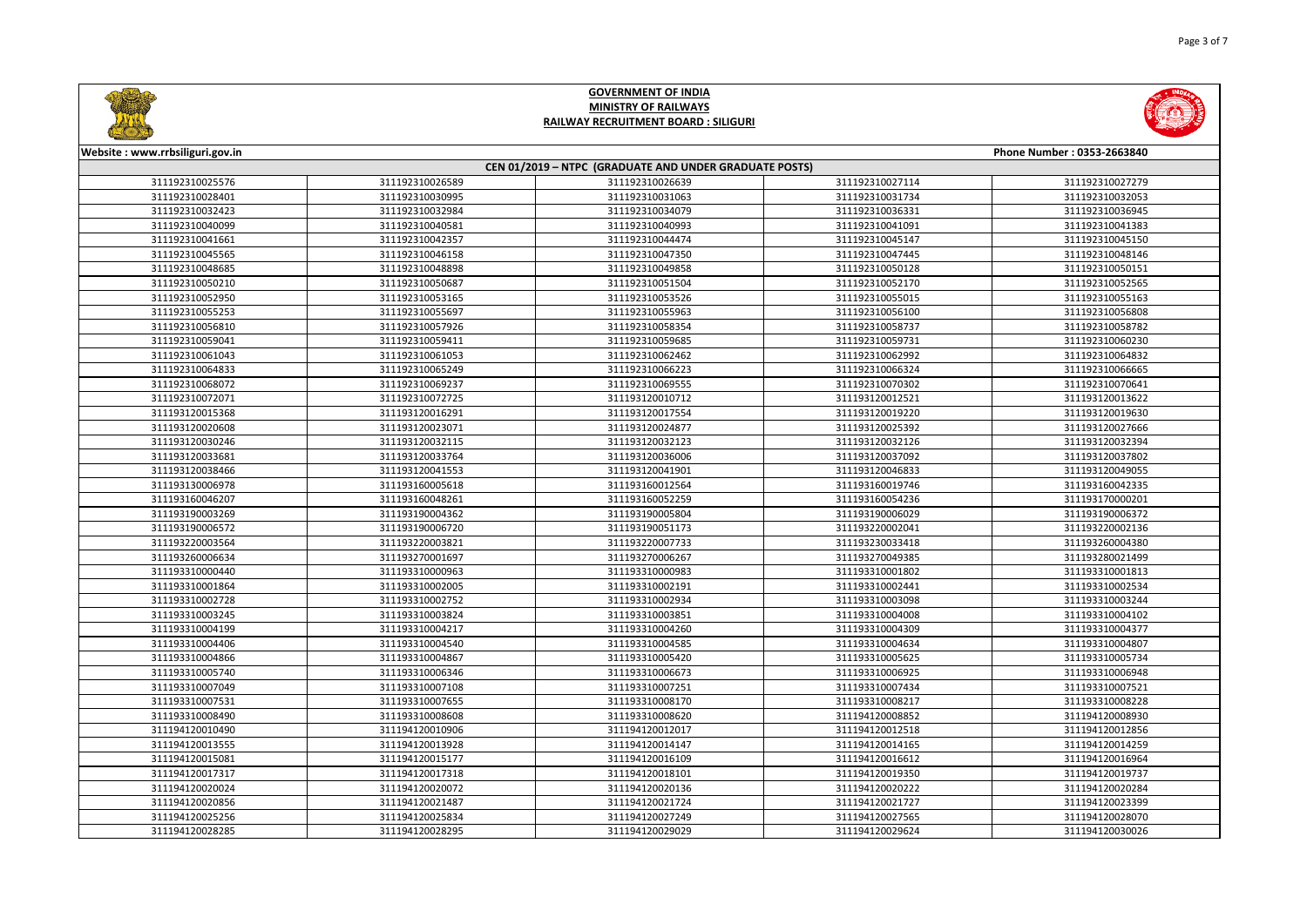



| Website: www.rrbsiliguri.gov.in |                 |                                                        |                 | Phone Number: 0353-2663840 |
|---------------------------------|-----------------|--------------------------------------------------------|-----------------|----------------------------|
|                                 |                 | CEN 01/2019 - NTPC (GRADUATE AND UNDER GRADUATE POSTS) |                 |                            |
| 311194120030256                 | 311194120031753 | 311194120031778                                        | 311194120032473 | 311194120032493            |
| 311194120033174                 | 311194120036719 | 311194120038721                                        | 311194120040856 | 311194120041145            |
| 311194120041298                 | 311194120042445 | 311194120043015                                        | 311194120043368 | 311194120044526            |
| 311194120044968                 | 311194120044990 | 311194120046177                                        | 311194120046228 | 311194120047150            |
| 311194120049001                 | 311194120049669 | 311194120049826                                        | 311194120050944 | 311194120051305            |
| 311194120051369                 | 311194130009011 | 311194130011076                                        | 311194130012595 | 311194130012659            |
| 311194130013404                 | 311194130014421 | 311194130014988                                        | 311194130015022 | 311194130015149            |
| 311194130015794                 | 311194130016709 | 311194130016730                                        | 311194130017629 | 311194130018066            |
| 311194130019412                 | 311194130020134 | 311194130021141                                        | 311194130021219 | 311194130021450            |
| 311194130022549                 | 311194130023010 | 311194130025075                                        | 311194130025693 | 311194130025896            |
| 311194130026022                 | 311194130027074 | 311194130027427                                        | 311194130027539 | 311194130027748            |
| 311194130031289                 | 311194130031633 | 311194130038983                                        | 311194130041037 | 311194130042682            |
| 311194130044724                 | 311194130045971 | 311194130052411                                        | 311194130052811 | 311194130052928            |
| 311194130056167                 | 311194130056317 | 311194130058271                                        | 311194130061885 | 311194130063889            |
| 311194130064622                 | 311194130066793 | 311194130066803                                        | 311194130067295 | 311194130067842            |
| 311194130069740                 | 311194130069796 | 311194130072212                                        | 311194130072329 | 311194140016543            |
| 311194150010132                 | 311194150018039 | 311194150021297                                        | 311194150028711 | 311194150030580            |
| 311194150031358                 | 311194150036693 | 311194150047343                                        | 311194150054972 | 311194150066785            |
| 311194160009327                 | 311194160009511 | 311194160010960                                        | 311194160014019 | 311194160015387            |
| 311194160016241                 | 311194160016292 | 311194160018501                                        | 311194160022043 | 311194160024567            |
| 311194160025756                 | 311194160026372 | 311194160026916                                        | 311194160030045 | 311194160031032            |
| 311194160035690                 | 311194160036703 | 311194160037414                                        | 311194160038223 | 311194160043351            |
| 311194160043965                 | 311194160044267 | 311194160044414                                        | 311194160045342 | 311194160045428            |
| 311194160045458                 | 311194160045723 | 311194160045888                                        | 311194160046181 | 311194160046447            |
| 311194160046498                 | 311194160048844 | 311194160049208                                        | 311194160050413 | 311194160050915            |
| 311194160054510                 | 311194160054654 | 311194170009617                                        | 311194170012567 | 311194170012902            |
| 311194170013058                 | 311194170016496 | 311194170018175                                        | 311194170019497 | 311194170023403            |
| 311194170023453                 | 311194170024446 | 311194170027598                                        | 311194170031125 | 311194170037114            |
| 311194170037991                 | 311194170038250 | 311194170039648                                        | 311194170041120 | 311194170044182            |
| 311194170046867                 | 311194170049005 | 311194170049763                                        | 311194170060508 | 311194170066774            |
| 311194170067566                 | 311194190008951 | 311194190010245                                        | 311194190010720 | 311194190010895            |
| 311194190012045                 | 311194190012658 | 311194190013397                                        | 311194190015414 | 311194190016411            |
| 311194190016627                 | 311194190016959 | 311194190017878                                        | 311194190018062 | 311194190019075            |
| 311194190019201                 | 311194190019408 | 311194190020327                                        | 311194190021467 | 311194190022685            |
| 311194190025090                 | 311194190026700 | 311194190027172                                        | 311194190027774 | 311194190028228            |
| 311194190029480                 | 311194190029535 | 311194190030292                                        | 311194190032247 | 311194190033496            |
| 311194190035427                 | 311194190038559 | 311194190039796                                        | 311194190041191 | 311194190043951            |
| 311194190044431                 | 311194190044816 | 311194190045370                                        | 311194190047212 | 311194190050738            |
| 311194190051179                 | 311194190052508 | 311194190059281                                        | 311194190059864 | 311194190061767            |
| 311194190063020                 | 311194190063643 | 311194190064591                                        | 311194190066237 | 311194190067136            |
| 311194190068272                 | 311194190070735 | 311194200022926                                        | 311194220014013 | 311194220016357            |
| 311194220017874                 | 311194220021111 | 311194220022028                                        | 311194220022599 | 311194220025748            |
| 311194220027267                 | 311194220027422 | 311194220027469                                        | 311194220028012 | 311194220028668            |
| 311194220028959                 | 311194220029357 | 311194220029390                                        | 311194220030042 | 311194220030374            |
| 311194220030692                 | 311194220032691 | 311194220033507                                        | 311194220035941 | 311194220037216            |
| 311194220038221                 | 311194220040238 | 311194220040310                                        | 311194220041905 | 311194220043466            |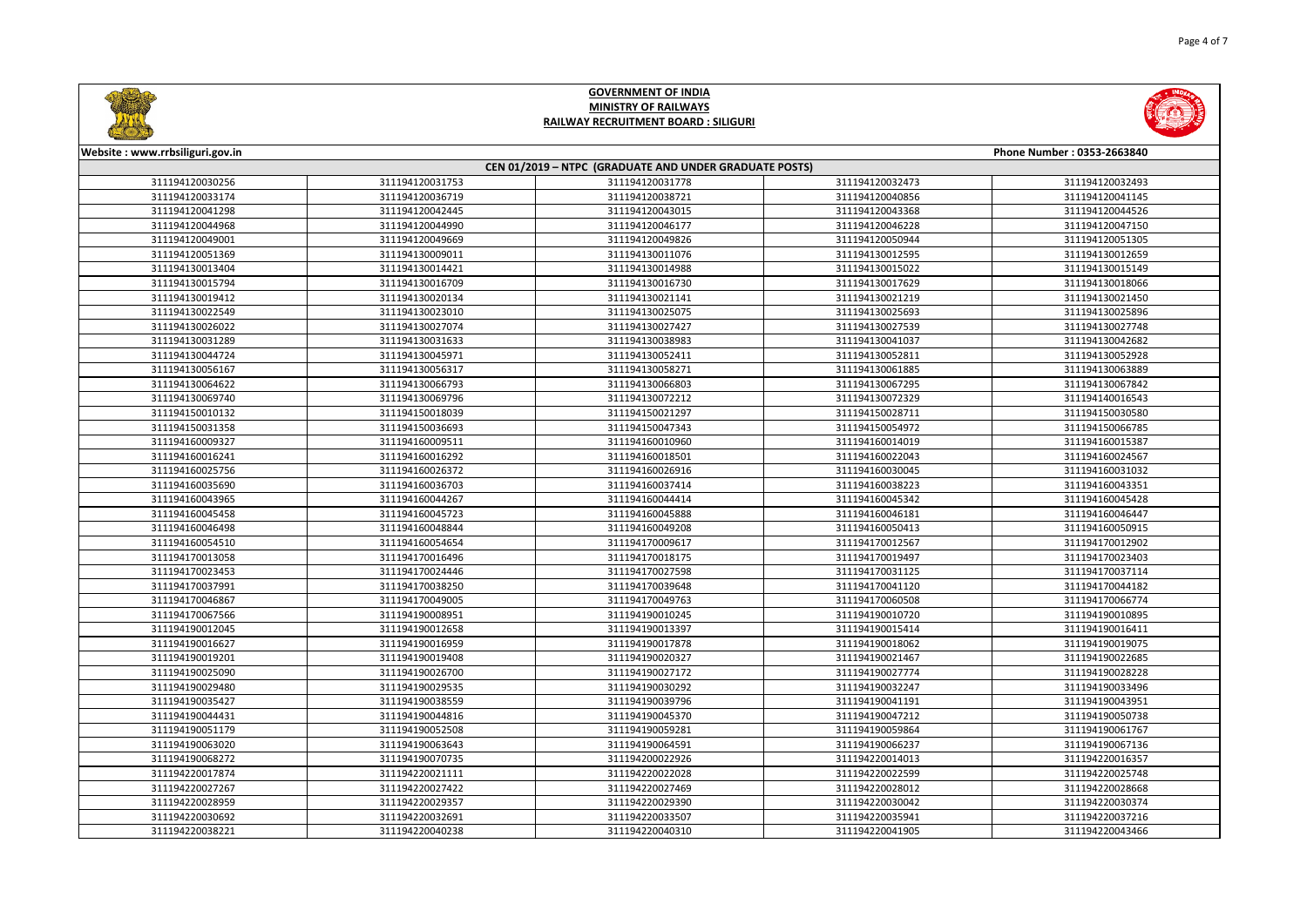

| Website: www.rrbsiliguri.gov.in                        |                 |                 |                 | Phone Number: 0353-2663840 |  |
|--------------------------------------------------------|-----------------|-----------------|-----------------|----------------------------|--|
| CEN 01/2019 - NTPC (GRADUATE AND UNDER GRADUATE POSTS) |                 |                 |                 |                            |  |
| 311194220045280                                        | 311194220045510 | 311194220046199 | 311194220047233 | 311194220047638            |  |
| 311194220049919                                        | 311194220051162 | 311194220051618 | 311194220053664 | 311194220053745            |  |
| 311194220054583                                        | 311194220054961 | 311194220056668 | 311194220057378 | 311194220058462            |  |
| 311194220059489                                        | 311194220060141 | 311194220060892 | 311194220061149 | 311194220062129            |  |
| 311194220062608                                        | 311194220063359 | 311194220063807 | 311194220064705 | 311194220066786            |  |
| 311194220066896                                        | 311194220066958 | 311194220067003 | 311194220067484 | 311194220067677            |  |
| 311194220068383                                        | 311194220068418 | 311194220068623 | 311194220068690 | 311194220068755            |  |
| 311194220068944                                        | 311194220068974 | 311194220069051 | 311194220069260 | 311194220069496            |  |
| 311194220069642                                        | 311194220069926 | 311194220070042 | 311194220070282 | 311194220071142            |  |
| 311194220072126                                        | 311194220072177 | 311194220072205 | 311194220072335 | 311194220072566            |  |
| 311194220072623                                        | 311194220072659 | 311194220072677 | 311194230015170 | 311194230017781            |  |
| 311194230026359                                        | 311194230029009 | 311194230031742 | 311194230032147 | 311194230032938            |  |
| 311194230036562                                        | 311194230038456 | 311194230038837 | 311194230040528 | 311194230040705            |  |
| 311194230045499                                        | 311194230046108 | 311194230046863 | 311194230048964 | 311194230063712            |  |
| 311194230067056                                        | 311194230067154 | 311194230067485 | 311194250049492 | 311194250058994            |  |
| 311194250062842                                        | 311194250069205 | 311194260011839 | 311194260012594 | 311194260013231            |  |
| 311194260014814                                        | 311194260015381 | 311194260015418 | 311194260016048 | 311194260016462            |  |
| 311194260018034                                        | 311194260019044 | 311194260019794 | 311194260020197 | 311194260021017            |  |
| 311194260022807                                        | 311194260023423 | 311194260026025 | 311194260026482 | 311194260026766            |  |
| 311194260026877                                        | 311194260027581 | 311194260027585 | 311194260027721 | 311194260027737            |  |
| 311194260027765                                        | 311194260028943 | 311194260029250 | 311194260029407 | 311194260029531            |  |
| 311194260030180                                        | 311194260031378 | 311194260031534 | 311194260032657 | 311194260032678            |  |
| 311194260032834                                        | 311194260033641 | 311194260034646 | 311194260035478 | 311194260035595            |  |
| 311194260036130                                        | 311194260036956 | 311194260037569 | 311194260037960 | 311194260038073            |  |
| 311194260039545                                        | 311194260039985 | 311194260041124 | 311194260041510 | 311194260043163            |  |
| 311194260043620                                        | 311194260045044 | 311194260045097 | 311194260045854 | 311194260046355            |  |
| 311194260046511                                        | 311194260047277 | 311194260047401 | 311194260048351 | 311194260048681            |  |
| 311194260049065                                        | 311194260049549 | 311194260050392 | 311194260052004 | 311194260052554            |  |
| 311194260053046                                        | 311194260053847 | 311194260054636 | 311194260054745 | 311194260055393            |  |
| 311194260055761                                        | 311194260058019 | 311194260058572 | 311194260060066 | 311194260060215            |  |
| 311194260060693                                        | 311194260061178 | 311194260061205 | 311194260061279 | 311194260062667            |  |
| 311194260063600                                        | 311194260063983 | 311194260065190 | 311194260066522 | 311194260066884            |  |
| 311194260066937                                        | 311194260067414 | 311194260067417 | 311194260067514 | 311194260067751            |  |
| 311194260068572                                        | 311194260068827 | 311194260069041 | 311194260069475 | 311194260069532            |  |
| 311194260069978                                        | 311194260070745 | 311194260071428 | 311194260072352 | 311194260072768            |  |
| 311194270023310                                        | 311194270023420 | 311194270024555 | 311194270025609 | 311194270030530            |  |
| 311194270030697                                        | 311194270032254 | 311194270033608 | 311194270033619 | 311194270034993            |  |
| 311194270035006                                        | 311194270035273 | 311194270035589 | 311194270035968 | 311194270036706            |  |
| 311194270038952                                        | 311194270040481 | 311194270045570 | 311194270046434 | 311194270047000            |  |
| 311194270048687                                        | 311194270049384 | 311194270051391 | 311194270052191 | 311194270052809            |  |
| 311194270054269                                        | 311194270054671 | 311194270054682 | 311194270054717 | 311194270055468            |  |
| 311194270057118                                        | 311194270057377 | 311194270061582 | 311194270062077 | 311194270062680            |  |
| 311194270064425                                        | 311194270064883 | 311194270068551 | 311194270069053 | 311194270069262            |  |
| 311194270069536                                        | 311194270069788 | 311194270069966 | 311194270069998 | 311194270070250            |  |
| 311194270070380                                        | 311194270070984 | 311194270071391 | 311194280016196 | 311194310001314            |  |
| 311194310009368                                        | 311194310010422 | 311194310012000 | 311194310013432 | 311194310014686            |  |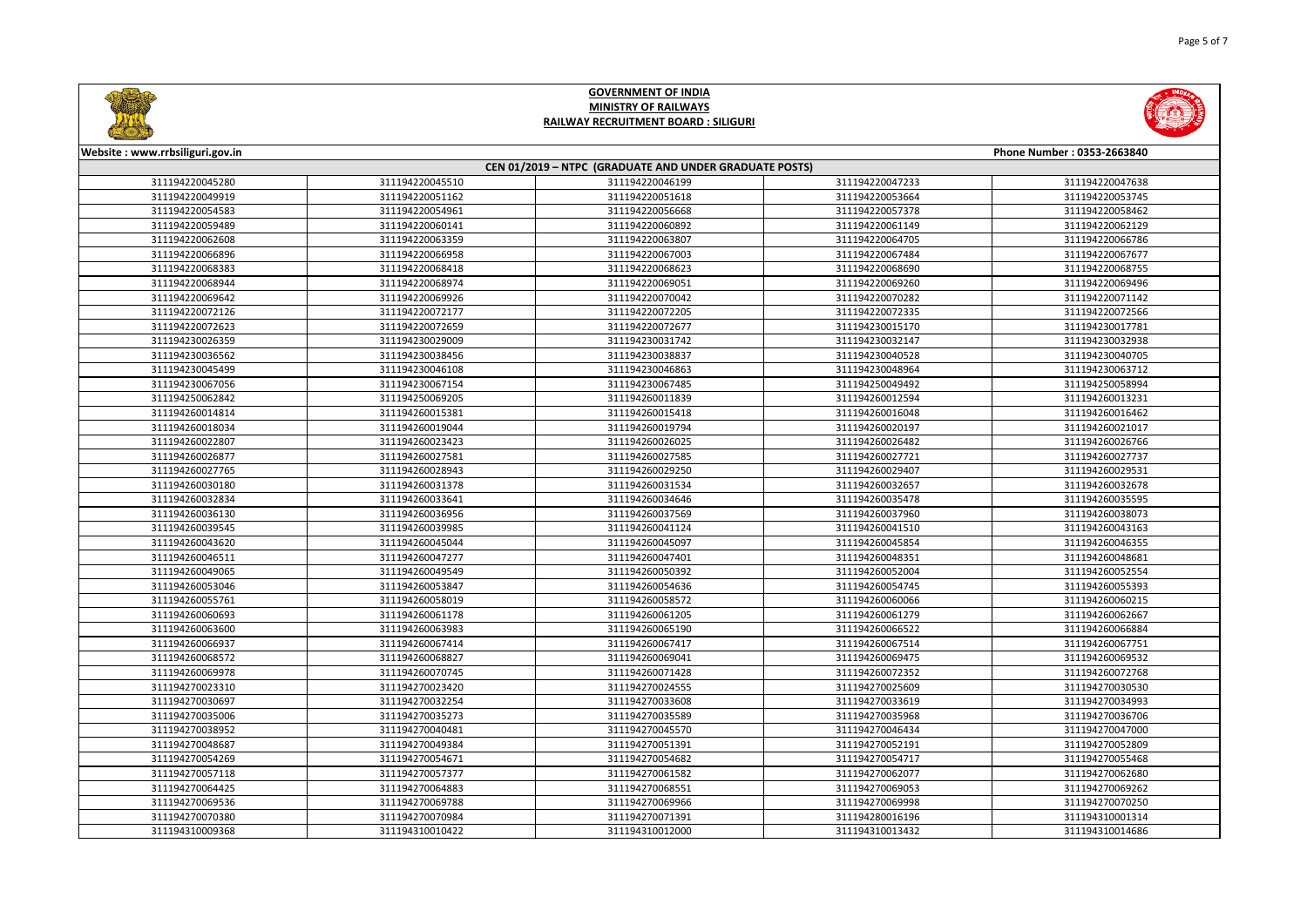| Phone Number: 0353-2663840 |
|----------------------------|
|                            |
| 311194310016582            |
| 311194310018807            |
| 311194310020981            |
| 311194310022963            |
| 311194310024516            |
| 311194310026421            |
| 311194310035045            |
| 311194310040279            |
| 311194310046328            |
| 311194310050889            |
| 311194310053694            |
| 311194310055935            |
| 311194310067958            |
| 311194310068374            |
| 311194310070332            |
| 311194310071580            |
| 311194310072718            |
| 311195120002644            |
| 311195120003980            |
| 311195120006192            |
| 311195120008033            |
| 311195130003277            |
| 311195130008111            |
| 311195150006475            |
| 311195170000215            |
| 311195170002643            |
| 311195170006692            |
| 311195170041997            |
| 311195190004980            |
| 311195190024263            |
| 311195220001748            |
| 311195220003820            |
| 311195220005594            |
| 311195220006742            |
| 311195220008438            |
| 311195220061264            |
| 311195220072328            |
| 311195230059439            |
| 311195260014646            |
| 311195260033617            |
| 311195260057867            |
| 311195270001957            |



| Website: www.rrbsiliguri.gov.in                        |                 |                 |                 | Phone Number: 0353-2663840 |  |
|--------------------------------------------------------|-----------------|-----------------|-----------------|----------------------------|--|
| CEN 01/2019 - NTPC (GRADUATE AND UNDER GRADUATE POSTS) |                 |                 |                 |                            |  |
| 311194310014757                                        | 311194310014806 | 311194310014907 | 311194310015237 | 311194310016582            |  |
| 311194310017240                                        | 311194310017562 | 311194310018091 | 311194310018237 | 311194310018807            |  |
| 311194310018839                                        | 311194310019527 | 311194310019740 | 311194310020836 | 311194310020981            |  |
| 311194310021550                                        | 311194310021557 | 311194310021882 | 311194310022102 | 311194310022963            |  |
| 311194310023055                                        | 311194310023210 | 311194310023585 | 311194310024103 | 311194310024516            |  |
| 311194310025333                                        | 311194310025647 | 311194310025865 | 311194310026419 | 311194310026421            |  |
| 311194310026491                                        | 311194310029006 | 311194310029367 | 311194310030154 | 311194310035045            |  |
| 311194310035556                                        | 311194310035753 | 311194310035784 | 311194310039059 | 311194310040279            |  |
| 311194310041290                                        | 311194310041582 | 311194310044371 | 311194310045217 | 311194310046328            |  |
| 311194310047867                                        | 311194310047868 | 311194310048451 | 311194310048653 | 311194310050889            |  |
| 311194310051511                                        | 311194310051674 | 311194310053003 | 311194310053596 | 311194310053694            |  |
| 311194310053804                                        | 311194310054997 | 311194310055399 | 311194310055624 | 311194310055935            |  |
| 311194310057037                                        | 311194310058488 | 311194310063129 | 311194310066469 | 311194310067958            |  |
| 311194310068079                                        | 311194310068125 | 311194310068137 | 311194310068347 | 311194310068374            |  |
| 311194310068491                                        | 311194310069664 | 311194310069744 | 311194310069884 | 311194310070332            |  |
| 311194310070371                                        | 311194310070577 | 311194310070757 | 311194310070919 | 311194310071580            |  |
| 311194310071916                                        | 311194310071968 | 311194310072183 | 311194310072462 | 311194310072718            |  |
| 311195120002213                                        | 311195120002322 | 311195120002396 | 311195120002470 | 311195120002644            |  |
| 311195120002726                                        | 311195120003045 | 311195120003655 | 311195120003979 | 311195120003980            |  |
| 311195120004650                                        | 311195120004798 | 311195120004837 | 311195120004891 | 311195120006192            |  |
| 311195120006199                                        | 311195120006823 | 311195120007063 | 311195120007900 | 311195120008033            |  |
| 311195120008434                                        | 311195120013498 | 311195120038895 | 311195130002592 | 311195130003277            |  |
| 311195130003911                                        | 311195130004705 | 311195130004880 | 311195130005224 | 311195130008111            |  |
| 311195130017903                                        | 311195130026860 | 311195130058421 | 311195130066689 | 311195150006475            |  |
| 311195160003206                                        | 311195160003777 | 311195160006603 | 311195160055356 | 311195170000215            |  |
| 311195170001814                                        | 311195170002097 | 311195170002288 | 311195170002463 | 311195170002643            |  |
| 311195170003660                                        | 311195170003848 | 311195170004905 | 311195170005327 | 311195170006692            |  |
| 311195170006981                                        | 311195170007055 | 311195170007349 | 311195170012841 | 311195170041997            |  |
| 311195170043932                                        | 311195190001734 | 311195190003363 | 311195190004420 | 311195190004980            |  |
| 311195190006189                                        | 311195190006681 | 311195190015777 | 311195190022147 | 311195190024263            |  |
| 311195190056472                                        | 311195190063651 | 311195190069248 | 311195190072696 | 311195220001748            |  |
| 311195220001832                                        | 311195220001857 | 311195220002694 | 311195220002829 | 311195220003820            |  |
| 311195220004272                                        | 311195220004431 | 311195220004956 | 311195220005018 | 311195220005594            |  |
| 311195220005797                                        | 311195220006042 | 311195220006205 | 311195220006306 | 311195220006742            |  |
| 311195220007241                                        | 311195220007498 | 311195220008293 | 311195220008356 | 311195220008438            |  |
| 311195220008502                                        | 311195220057734 | 311195220059165 | 311195220060096 | 311195220061264            |  |
| 311195220064671                                        | 311195220068492 | 311195220070159 | 311195220071836 | 311195220072328            |  |
| 311195220072401                                        | 311195220072631 | 311195230002917 | 311195230003873 | 311195230059439            |  |
| 311195250059375                                        | 311195260006609 | 311195260008159 | 311195260011494 | 311195260014646            |  |
| 311195260017766                                        | 311195260021526 | 311195260025154 | 311195260030329 | 311195260033617            |  |
| 311195260037677                                        | 311195260054589 | 311195260055206 | 311195260057715 | 311195260057867            |  |
| 311195260062345                                        | 311195260067368 | 311195260072204 | 311195270001637 | 311195270001957            |  |
| 311195270002539                                        | 311195270002956 | 311195270003331 | 311195270004150 | 311195270005361            |  |
| 311195270005440                                        | 311195270005949 | 311195270005966 | 311195270006400 | 311195270006429            |  |
| 311195270007488                                        | 311195270007784 | 311195270008132 | 311195270047990 | 311195270052961            |  |
| 311195270069873                                        | 311195270070579 | 311195280007948 | 311195300008259 | 311195310001570            |  |
|                                                        |                 |                 |                 |                            |  |